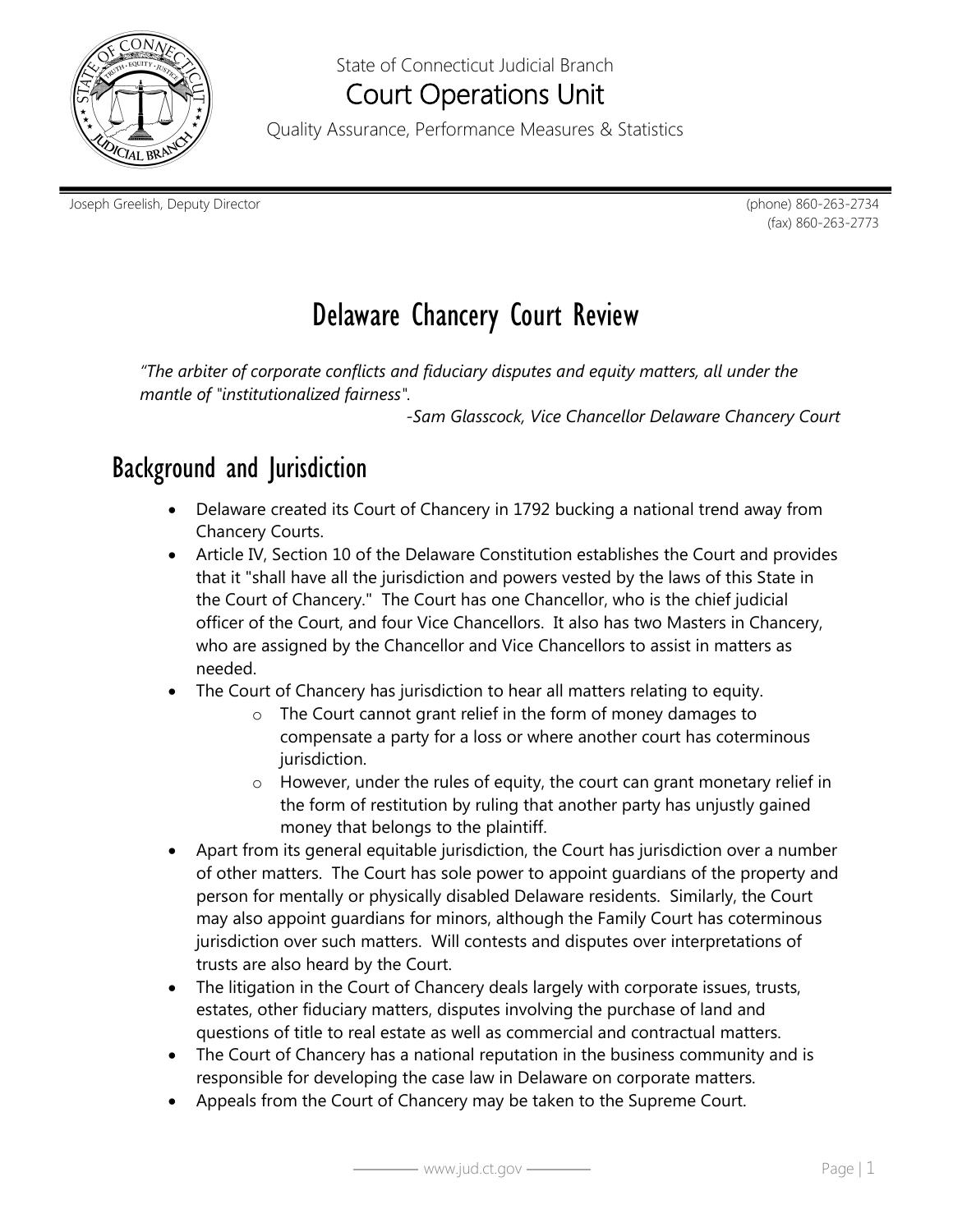# Case breakdown

The Chancery Court divides its cases into three categories:



Number of Court of Chancery Filings by Type FY2013

#### **Estate**

- Uncontested probate type matters
	- o Delaware has a Register of Wills in each county.
	- o The Chancery Court is the judicial arm of the register and oversees the register.
	- o The Chancellor appoints a chief deputy register from each party.

#### **Miscellaneous**

- Guardianship appointments ( both minor and adult)
	- o Minor
		- Could be a parent or non-parent.
		- Guardian oversees inheritance, insurance proceeds or other property of a minor under eighteen.
	- o Adult
		- A guardian is appointed to make medical or financial decisions for a disabled person.
		- **If there is no one to act as a guardian there are companies that** provide the service for a fee.
- Trust petitions
- Consent petitions
	- o Involves trusts established by provision of a will.
		- **Modifications made to terms of existing trusts that are consented** to by all parties and beneficiaries. $^1$  $^1$

#### **Civil**

- Shareholder derivative or merger and acquisition cases
- Contested matters
- Individual disputes

<span id="page-1-0"></span>As of January 1, 2015 these matters are now filed as civil matters.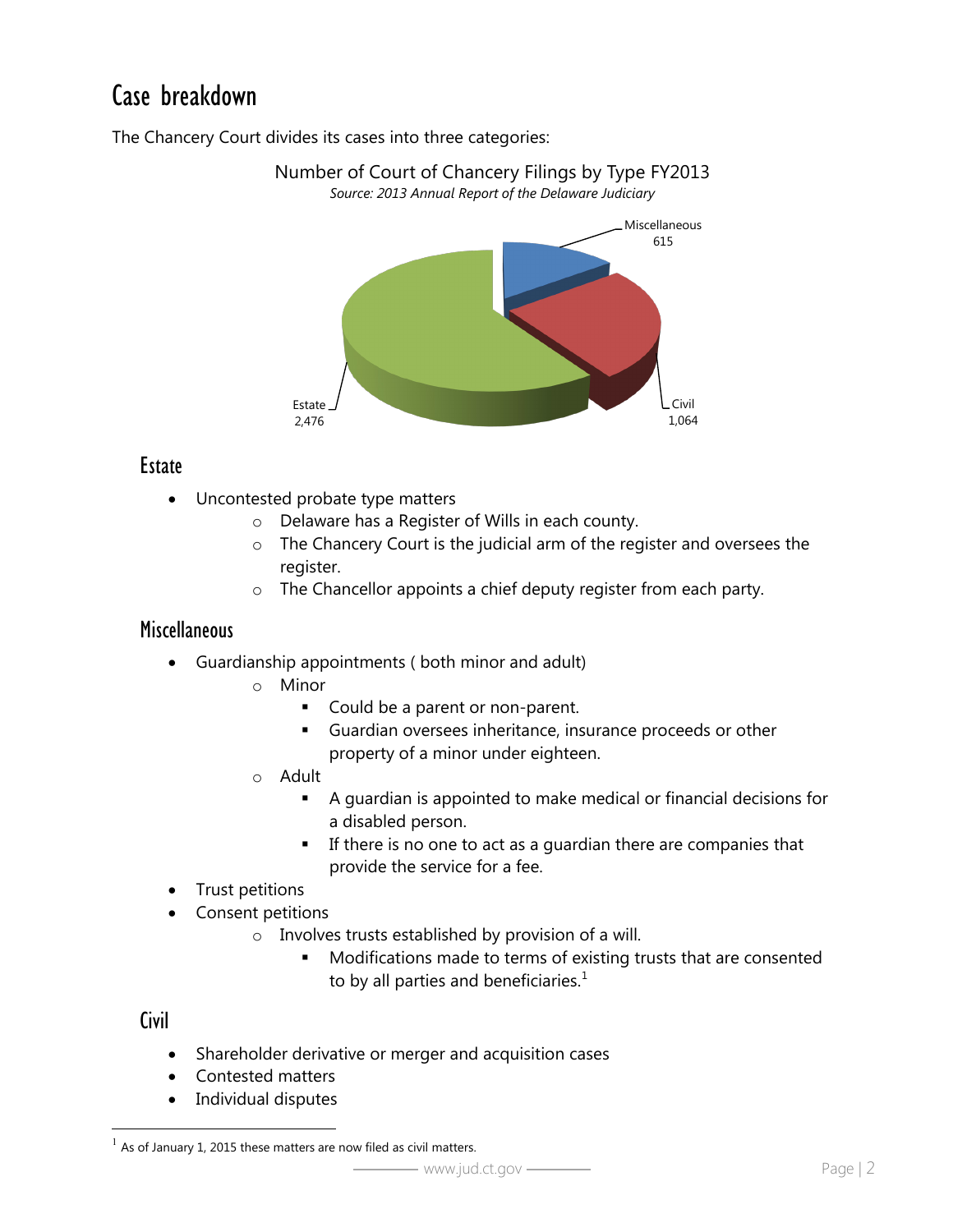- Contested trusts
- Corporate matters
- Declaratory judgments

# Handling of Complex Matters

- Complex cases such as shareholder derivative or merger and acquisition cases are usually not handled any differently than other Chancery cases.
	- $\circ$  However, since these cases are often intertwined with similar cases filed in other states some Delaware cases are stayed pending a ruling in an out of state matter.
- Delaware's Superior Court, within the last few years, created a complex litigation civil division.
	- o Certain conditions and a dollar threshold must be met for the case to qualify.
	- o These cases are heard on more expedited and mandated time limit than a Chancery Court case.
	- o However, the Chancery Court will move a case along when there are "pending milestone dates." (Ken Lagowski, Delaware Chancery Court)

# Delaware's Incorporation Profile

- Delaware has more corporate entities, public and private, than people 945,326 to 897,934. (New York Times 6/12)
- Seventy-five percent of all new incorporations in America occur in Delaware. (Jan Ting "Newsworks")
- Approximately seventy-five percent of all Fortune 500 companies today are incorporated in Delaware. (Ken Lagowski, Delaware Chancery Court)
- Twenty-five percent of Delaware's general fund revenue is generated by the incorporation business. (Jan Ting "Newsworks")
	- o Delaware collected roughly \$860 million in taxes and fees from its absentee corporate residents in 2011. (New York Times 6/12)
- One building 1209 North Orange Street Wilmington Delaware, is the legal address of no fewer than 285,000 separate businesses. (New York Times 6/12)

# Why Delaware?

## Business Friendly Laws and Tax structure

- <span id="page-2-0"></span>• "The Delaware loophole;" Delaware allows companies to lower their taxes in another state; for instance, the state in which they actually do business or have their headquarters by shifting royalties and similar revenues to holding companies in Delaware, where they are not taxed.
	- o The Delaware loophole has enabled corporations to reduce the taxes paid to other states by an estimated \$9.5 billion.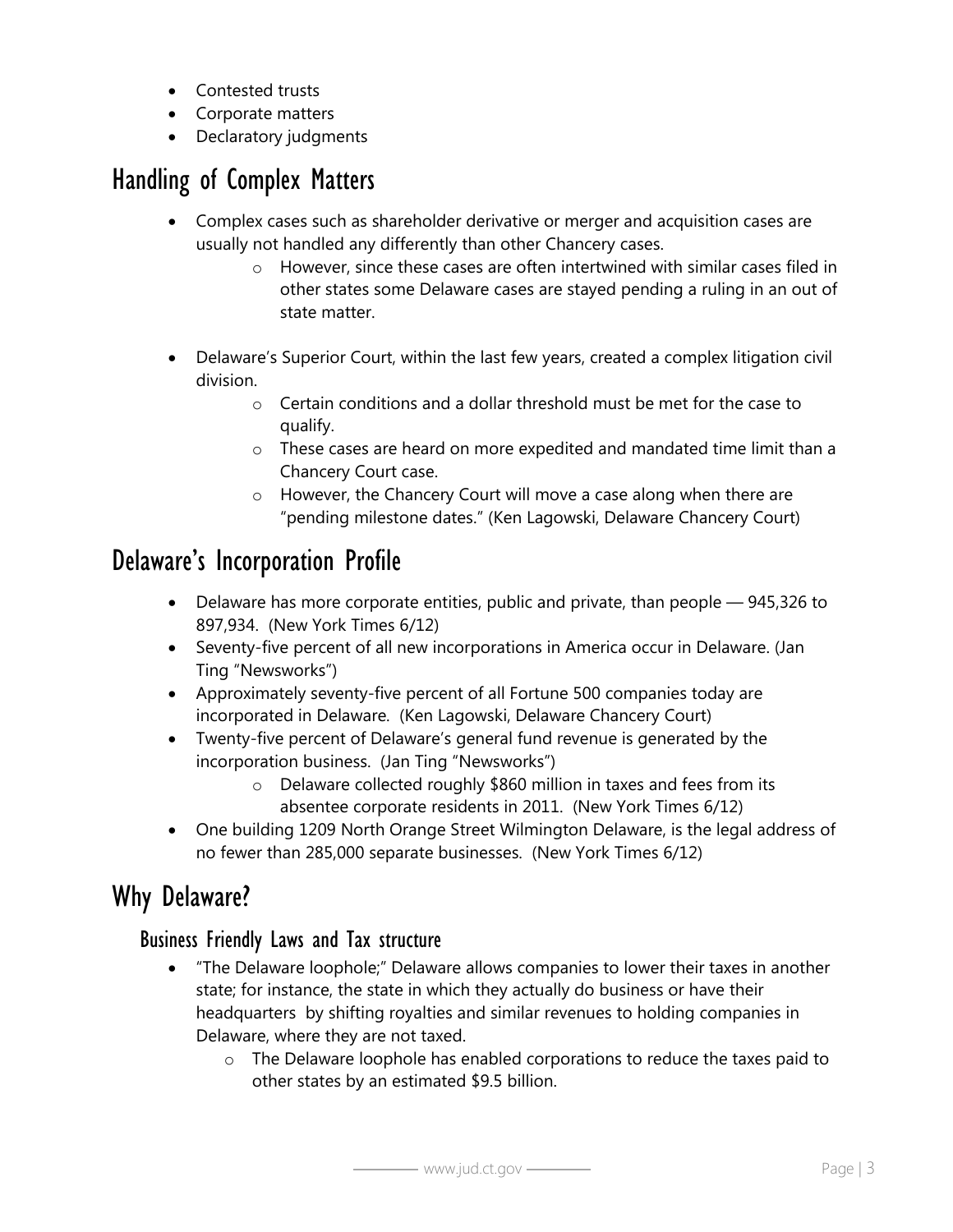- The bi-partisan political consensus in Delaware is to keep the Delaware corporation statute modern and up-to-date, and to rely on Delaware's corporate law specialists for advice in how to do this.
- It takes less than an hour to incorporate a company in Delaware, and the state is so eager to attract businesses that the office of its secretary of state stays open until midnight Monday through Thursday and until 10:30 p.m. on Friday.

## Chancery Court

- Corporate cases do not get stuck on dockets behind the multitude of non-corporate cases.
- Delaware corporations can expect their legal disputes to be addressed promptly and expertly by judges who specialize in corporate law.
- A large body of Delaware case law, court rulings that provides both guidance and predictability to Delaware corporations, lawyers, and judges.
- Under its business judgment rule, the court tends not to second-guess business decisions that company leaders determine to be in the best interest of the stockholders. The court often ends up dismissing plaintiffs' complaints in keeping with this primacy of company directors' discretion on business judgments. (Santa Clara Markula Center Journal 11/12)
- Predictability and stability are attractive to the corporations.

### Judicial Philosophy

"Looked at in this way, the directors have a broad arena within which to operate, free of court interference, and subject only to the yearly exercise by the stockholders of their right to elect the board," Glasscock said. "When acting as a disinterested and informed board, they can take whatever actions they believe are in the corporate interest. That includes good, but risky decisions. Note that it also includes poor decisions. It even includes what appear in hindsight to be downright boneheaded decisions, so long as they were taken by disinterested and informed directors."

*-Sam Glasscock, Vice Chancellor Delaware Chancery Court*

## Criticism of Delaware

- Officials in other states complain that Delaware's cozy corporate setup robs their states of billions of tax dollars.
- Over the last decade, the Delaware loophole has enabled corporations to reduce the taxes paid to other states by an estimated \$9.5 billion.
- Delaware is an outlier in the way it does business," said David E. Brunori, a professor at George Washington Law School and an expert on taxation. "What it offers is an opportunity to game the system and do it legally."
- Shell corporations are easily established in Delaware.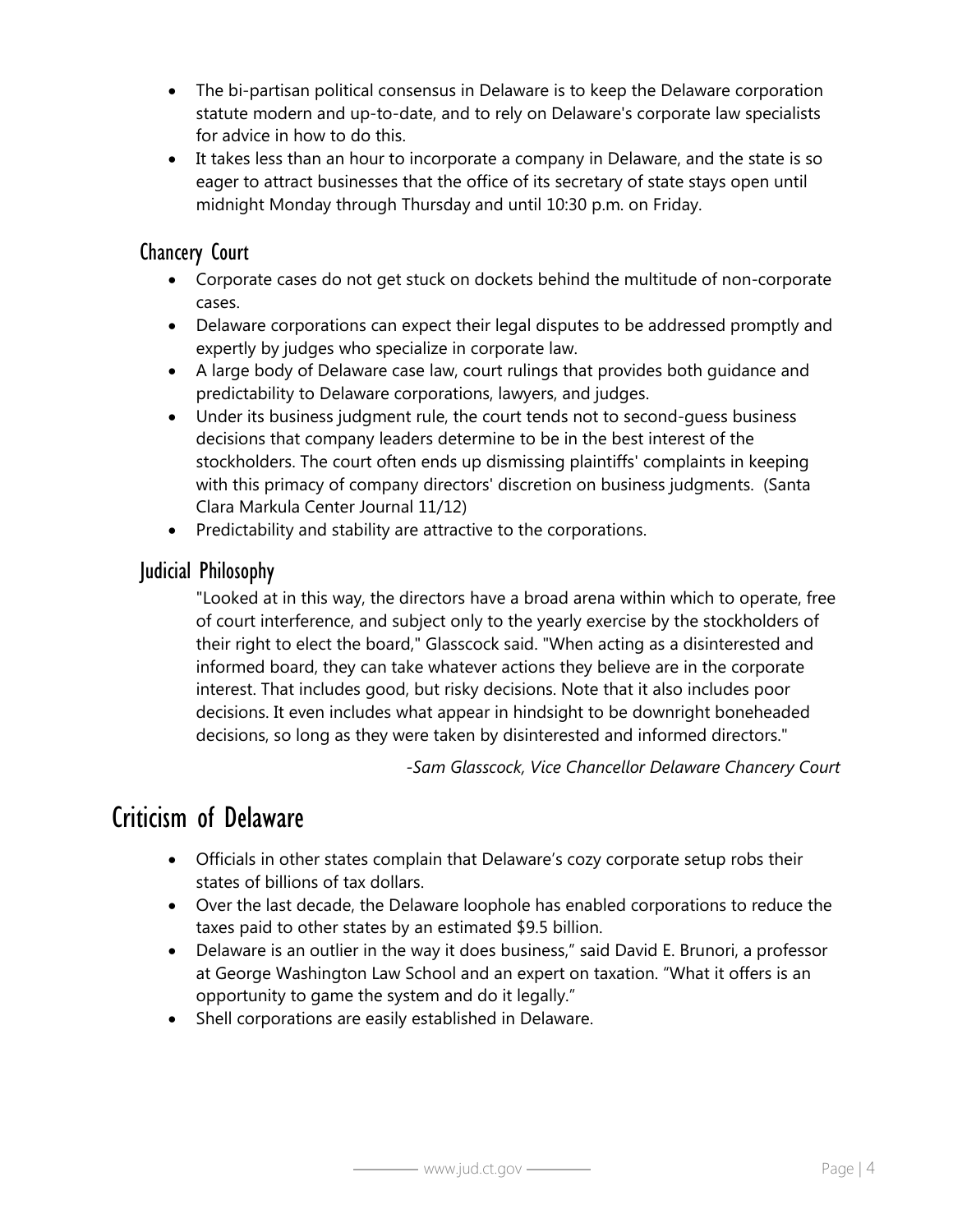## Sources

- Delaware Court of Chancery Website
- "How Delaware thrive as a Corporate Tax Haven- Leslie Wayne New York Times 6/30/2012
- "Modest Reflections on the State of Delaware Litigation" Edward McNally, Morris James Delaware 7/30/13
- "Why do so many corporations choose to incorporate in Delaware? Jan Ting, Newsworks, 4/27/2011
- History and Role of the Delaware Court of Chancery, Markula Center for Applied Ethics Journal Santa Clara University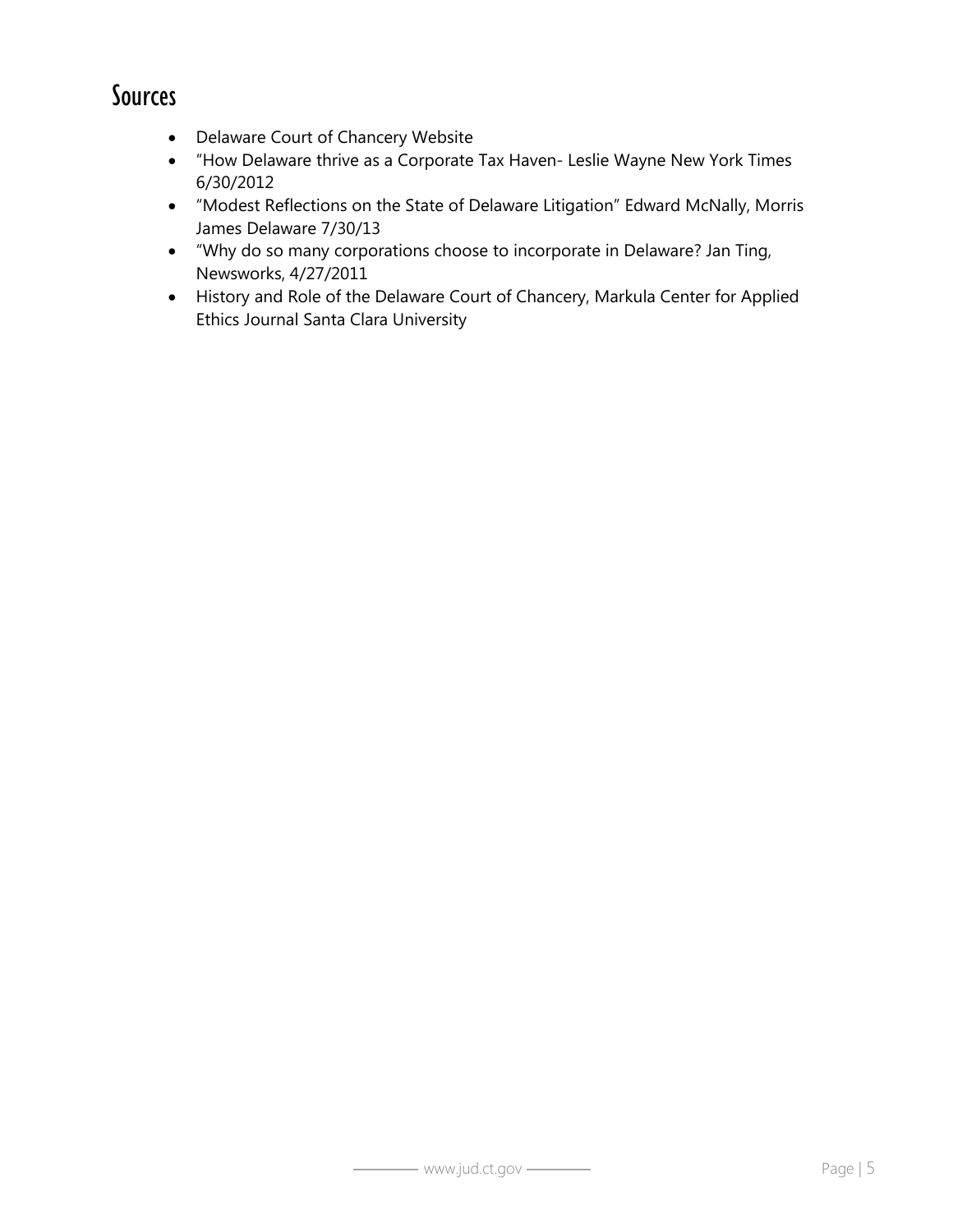# Connecticut Business Caseload Study

## Goal

 $\overline{a}$ 

1. Quantify the number of cases filed in Connecticut state courts involving "shareholder disputes, proxy battles, merger and acquisitions and transaction challenges."<sup>[2](#page-1-0)</sup>

## Methodology

### Case Identification

- Identification of these cases is difficult since there is no specific case type designation.
- Identification is further complicated by the fact that the plaintiff selects a case type at filing.
- However, ten case type categories used in the e-file system have been identified as potentially involving these types of matters. They are:

| <b>Code</b> | <b>Description</b>   | <b>Sub Category</b>         |
|-------------|----------------------|-----------------------------|
| A10         | <b>APPEALS</b>       | Taxation                    |
| C90         | <b>CONTRACTS</b>     | All Other                   |
| <b>M00</b>  | <b>MISCELLANEOUS</b> | Injunction                  |
| M10         | <b>MISCELLANEOUS</b> | Receivership                |
| <b>M20</b>  | <b>MISCELLANEOUS</b> | Mandamus                    |
| M40         | <b>MISCELLANEOUS</b> | Arbitration                 |
| <b>M50</b>  | <b>MISCELLANEOUS</b> | <b>Declaratory Judgment</b> |
| M90         | <b>MISCELLANEOUS</b> | All Other                   |
| <b>P90</b>  | <b>PROPERTY</b>      | <b>All Other</b>            |
| <b>T90</b>  | <b>TORTS</b>         | All Other                   |

### Search 1: Complex Litigation Assignments for 2014 Filings

- In an effort to get a baseline number for the number of these cases filings the first attempt focused on 2014 filings that had been assigned to complex litigation.
	- o There were eighty-four cases assigned to complex litigation.
	- o When filtered through the ten case types, forty-four cases were identified.
	- o The forty-four cases were distributed among six of the ten case types:

| <b>Code</b> | <b>Description</b>   | <b>Sub Category</b>  |
|-------------|----------------------|----------------------|
| C90         | <b>CONTRACTS</b>     | All Other            |
| <b>M00</b>  | <b>MISCELLANEOUS</b> | Injunction           |
| M10         | <b>MISCELLANEOUS</b> | Receivership         |
| M50         | MISCELLANEOUS        | Declaratory Judgment |
| M90         | <b>MISCELLANEOUS</b> | All Other            |
| <b>T90</b>  | <b>CONTRACTS</b>     | All Other            |

<span id="page-5-0"></span> $2$  Due to uncertainty regarding the exact meaning of the case type "transaction challenges" the reviewers initially took a liberal approach and included cases that may meet the criteria.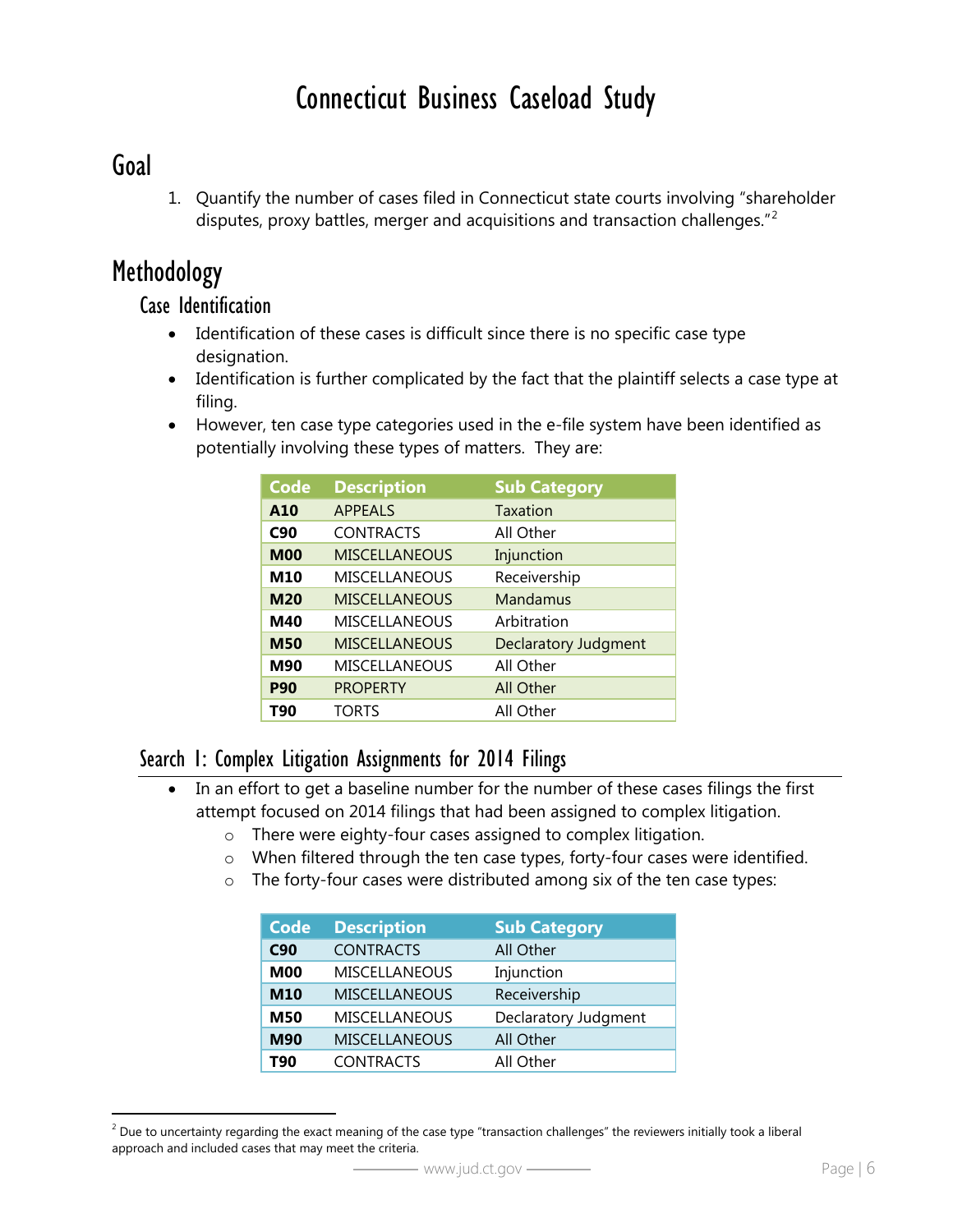- Only eight cases clearly appeared to fit the case type criteria.
- Three other cases were deemed as possibilities if a broad definition of the term transaction challenges is employed.
- C90, M90 and T90 were the case types that generated the best results; 3, 3 and 2 cases respectively.

### Search 2: Added Cases in 2014

- The next step was to broaden the search to all case filings in the Superior Court among the ten specified case types in calendar year 2014. The number of cases was well over 8,000 so it was determined to limit the timeframe to the first six months of 2014.
- This search netted 4,243 cases
- After checking approximately 75 cases at random and finding zero cases that fit the criteria, the Quality Assurance unit decided to focus its efforts on developing a list of attorneys who handle these types of cases.

### Search 3: Identification of Attorneys who Handle Specialized Financial Cases

- Created a list of the largest and most prestigious law firms in the state.
	- $\circ$  Accessed the firms' web sites and created a list of lawyers in each firm whose practices encompasses these types of cases.
- Completed an exhaustive internet search designed to identify any Connecticut attorney practicing in this area.
- Obtained a list of attorneys who are members of the Connecticut Bar Association financial/business section.
- These efforts resulted in the identification of 525 lawyers practicing in this area.

### Search Criteria

- Cases entered in calendar year 2014.
- Cases in which any of the 525 lawyers electronically certified a pleading.
- Cases that were among the ten case-types specified.

#### **Results**

 $\overline{a}$ 

- $\bullet$  Of the 525 lawyers identified, 204 attorneys actually certified one or more pleadings.<sup>[3](#page-5-0)</sup>
- 1,893 cases were identified for all civil case types.
- Of the 1,893 cases, 177 cases were identified in the target case-types.
- The 177 cases were distributed among the following eight case types:

| <b>Code</b> | <b>Description</b>   | <b>Sub Category</b>  |
|-------------|----------------------|----------------------|
| A10         | <b>APPEALS</b>       | Taxation             |
| C90         | <b>CONTRACTS</b>     | All Other            |
| <b>M00</b>  | <b>MISCELLANEOUS</b> | Injunction           |
| M40         | <b>MISCELLANEOUS</b> | Arbitration          |
| <b>M50</b>  | <b>MISCELLANEOUS</b> | Declaratory Judgment |
| <b>M90</b>  | <b>MISCELLANEOUS</b> | All Other            |

<span id="page-6-0"></span> $3$  The reason that not all 525 lawyers had at least one pleading is because they either never filed a pleading, used a juris number not their own or left that field blank or incomplete.